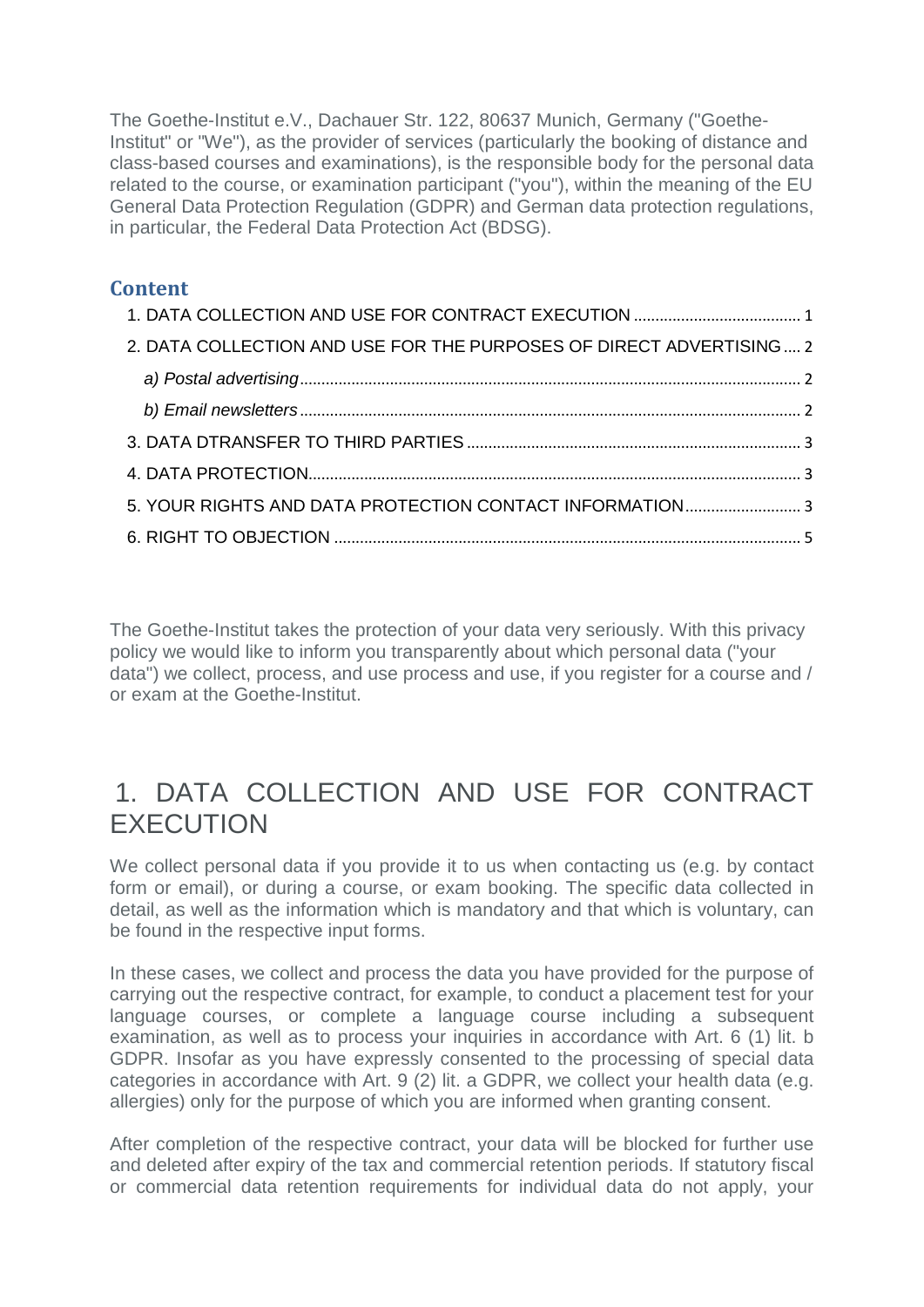information will be deleted immediately after the respective contract has been executed. Any other state of affairs is only valid if you have expressly consented to a further use of your data or if we reserve the right to further data usage, this being permitted by law and of which we will inform you below.

#### *Data transfer for contract execution*

As part of the course and examination booking, your personal data is processed in our central language course management system, which is accessible to other Goethe-Instituts within the European Union or the European Economic Area. This is done to execute the contract in accordance with Art. 6 (1) sentence 1 lit. b GDPR and to safeguard our legitimate interests in valid information and correct data records when booking a course in accordance with Art. 6 (1) sentence 1 lit. f GDPR.

For fulfilment of the contract, we will pass on your data to the shipping company commissioned with the delivery, insofar as this is necessary for the delivery of ordered goods. Depending on which payment service provider you select in the order process, we will forward the payment data collected to the credit institution commissioned with the payment and any payment service providers commissioned by us to process the payments or to the selected payment service. In part, the selected payment service providers will also collect this data themselves, provided that you create an account there. In this case, you must log in to the payment service provider with your access data during the ordering process. In this respect, the privacy policy held by the respective payment service provider applies.

As part of the execution of our contracts with you, for example, through the provision of language courses, we pass your data in part to service providers who process them on our behalf and within the framework of a contract between the Goethe-Institut and the respective service provider for order processing. Such a service provider may, for example, be the provider of a software that the Goethe-Institut uses for contract execution.

### <span id="page-1-0"></span>2. DATA COLLECTION AND USE FOR THE PURPOSES OF DIRECT ADVERTISING

#### <span id="page-1-1"></span>*a) Postal advertising*

We reserve the right to use your first and last name, and your postal address for our own advertising purposes, e.g. to send you interesting offers and information about our products by post. This serves to safeguard our legitimate interests, which are predominantly justified in the interests of weighing up our interests, in a promotional approach to our customers in accordance with Art. 6 (1) lit. f GDPR. You can object to the storage and use of your data for these purposes at any time by sending a message to datenschutz@goethe.de.

#### <span id="page-1-2"></span>*b) Email newsletters*

If you subscribe to one of our newsletters, we will use the information required or separately provided by you to periodically send you the email newsletter to which you have subscribed. The sending of email newsletters takes place on the basis of your separate explicit consent as per Art. 6 (1) lit. a GDPR. For security reasons, we use the so-called double opt-in procedure: we will only send you a newsletter by email if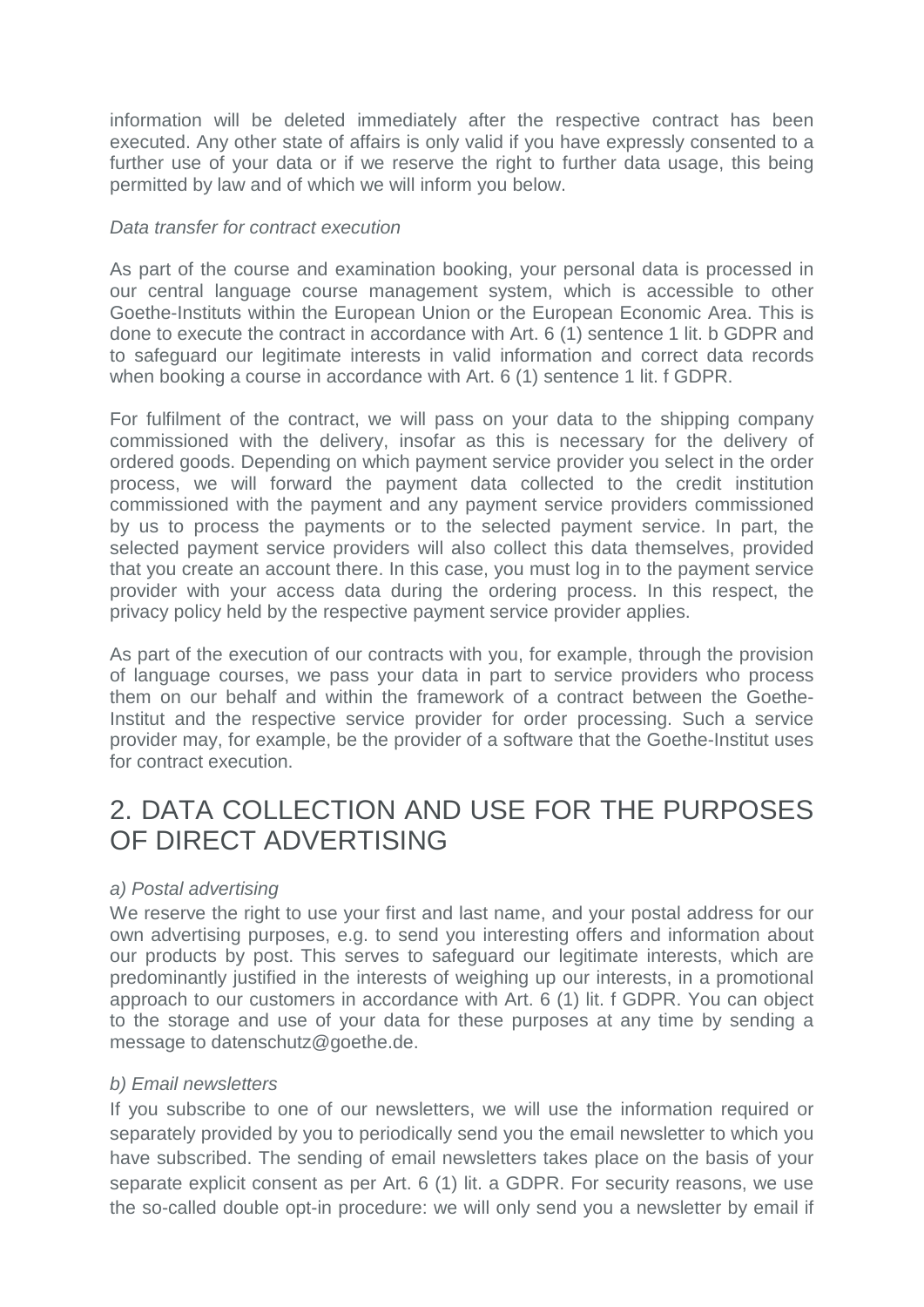you have previously confirmed your newsletter subscription. For this purpose, we will send you an email confirming the subscription via the link contained therein. We want to make sure that only you as the owner of the specified email address can subscribe to the newsletter.

The newsletter is sent as part of a processing order on our behalf by a service provider, to which we pass on your email address.

You may object to this use of your email address at any time by sending a message to the contact details provided below or through a dedicated link in the email message, without incurring any costs other than the transmission costs according to the basic tariffs.

# <span id="page-2-0"></span>3. DATA DTRANSFER TO THIRD PARTIES

#### *a) Data transfer to Goethe-Instituts*

In the event that you are excluded from an examination by the Goethe-Institut due to one of the reasons stated in the examination regulations, the Goethe-Institut will impose a one-year block exempting you from the exam portfolio of the Goethe-Institut worldwide; for the purpose of enforcing this measure (checking compliance with an imposed test ban), your data will be passed on to the Goethe-Institut examination centres (see § 2 of the Examination Regulations) worldwide and processed there. This is done on the basis of the execution of the joint contract to provide an examination pursuant to Art. 6 (1) lit. b GDPR. To the extent that personal data processing takes place in countries outside the European Union or the European Economic Area, this is also based on the necessity of data transfer for the execution of this contract.

#### *b) Data transfer to the central examination archive*

If you have consented to it in accordance with Art. 6 (1) sentence 1 lit. a GDPR, for the purpose of checking the authenticity of and issuing replacement certificates, data relating to the examinations you have taken will be stored and used in the central examination archive (for a maximum of 10 years). No further transmission of your personal data to third parties for purposes other than those listed above takes place.

### <span id="page-2-1"></span>4. DATA PROTECTION

We protect our systems and data processing processes with comprehensive technical and organisational measures against the loss of, destruction of, access to, modification or dissemination of your data by unauthorised persons

# <span id="page-2-2"></span>5. YOUR RIGHTS AND DATA PROTECTION CONTACT INFORMATION

As a data subject, you have the following rights: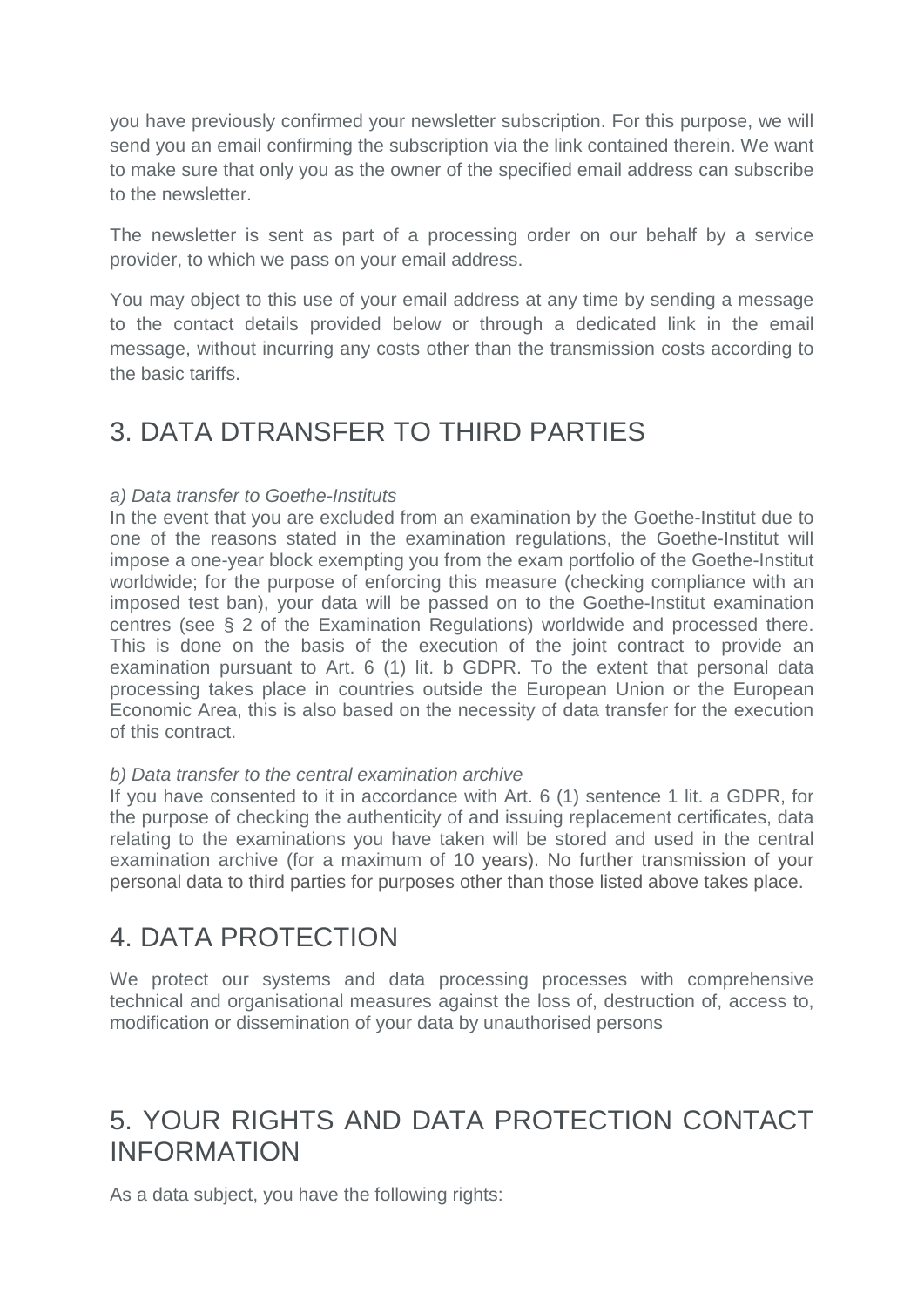- according to Art. 15 GDPR, you have the right to demand information on the personal data processed by us in the scope specified therein;
- in accordance with Art. 16 GDPR, you have the right to demand without delay the correction of incorrect personal data or completion of personal data stored with us;
- according to Art. 17 GDPR, you have the right to demand the deletion of your personal data stored by us, unless further processing is required
	- to exercise the right to freedom of expression and information;
	- to fulfil a legal obligation;

;

- for reasons of public interest or
- to assert, exercise or defend legal claims
- according to Art. 18 GDPR, you have the right to demand the restriction of the processing of your personal data, insofar as
	- the accuracy of the data is disputed by you;
	- the processing is illegal, but you reject its deletion;
	- we no longer need the data, but you need it for asserting, exercising or defending legal claims, or
	- you have filed an objection against the processing in accordance with Art. 21 GDPR;
- according to Art. 20 GDPR, you have the right to receive your personal data, which you have provided to us, in a structured, common, and machinereadable format, or to request the transfer to another responsible party;
- according to Art. 77 GDPR, you have the right to complain to a supervisory authority. As a rule, you can contact the supervisory authority of your usual place of residence or work, or our company headquarters.

If you have any questions regarding the collection, processing or use of your personal data, information, correction, restriction of processing or deletion of data, and revocation of any consent granted or objection to a particular use of data and the right to data portability, please contact our company Data Protection Officer:

The Data Protection Officer Goethe-Institut e.V. Dachauer Str. 122 80637 Munich Germany datenschutz@goethe.de